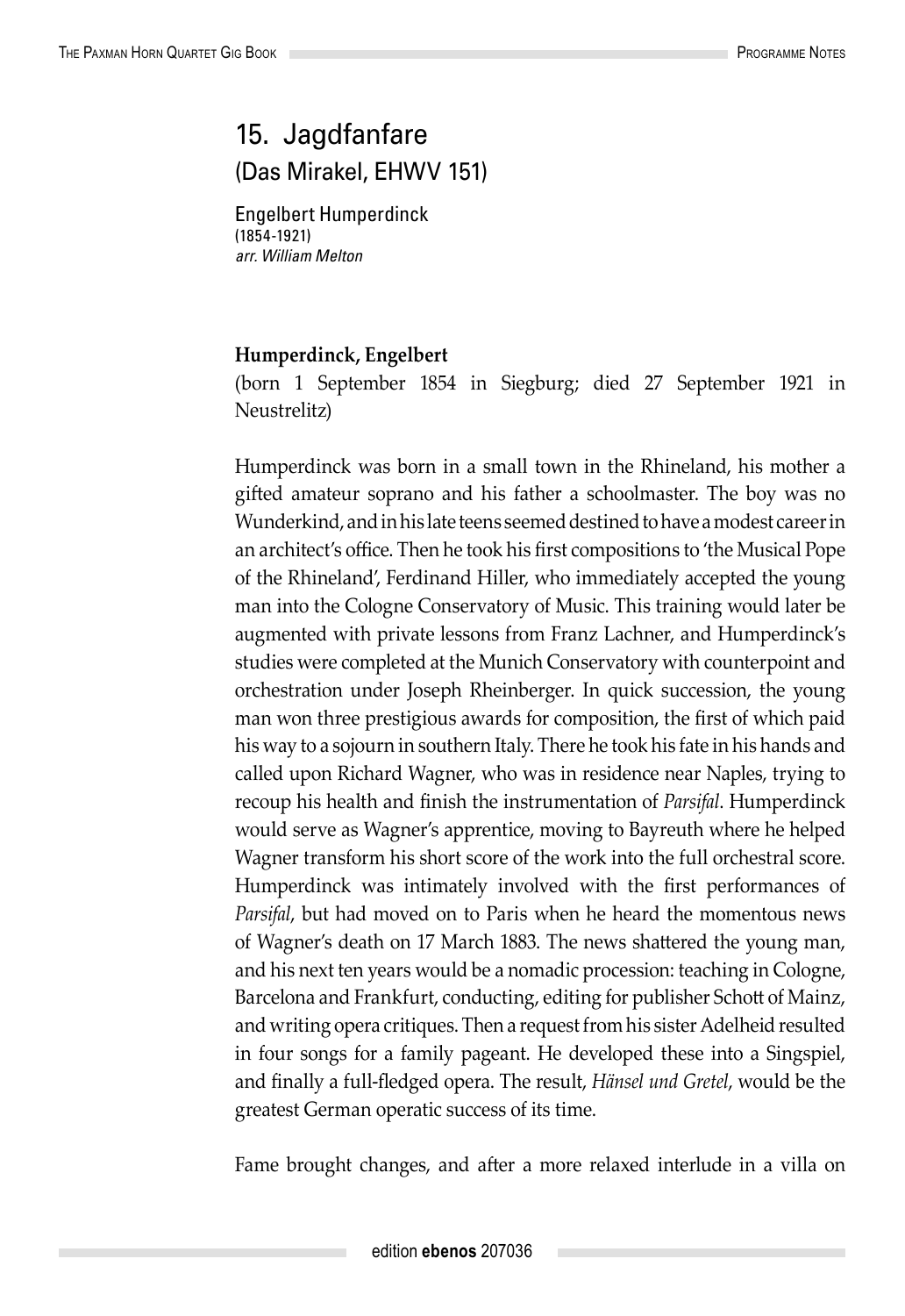the Rhine at Boppard, in 1900 Humperdinck was offered a professorship in composition in Berlin. There his reputation reached its zenith, and hundreds of pupils attended his composition lessons (including Siegfried Wagner, Leo Blech, Kurt Weill, Oskar Fried, Wallingford Riegger and Charles Tomlinson Griffes). Hugo Wolf and Richard Strauss were close friends, and Mahler and Puccini respectful correspondents. Humperdinck was awarded membership in the arts academies of Berlin, Paris and Rome, was received by the likes of the Kaiser and Pope Pius X, and dined with Theodore Roosevelt at the White House. His own production went on to include six operas, ten other stage works, works for orchestra, choruses, chamber ensembles, piano pieces, and over a hundred Lieder. His opera *Königskinder* enjoyed a triumphal world premiere at the Metropolitan Opera in 1910. Then, after the huge popular success of *The Miracle* in London, Humperdinck suffered a stroke that would impair his last decade. The First World War saw his son and most of his students taken by the military, and severe rationing and privation, political upheaval, and financial ruin blighted his final years. At his death a memorial performance was given at the Berlin State Opera, and Victor Lehmann wrote, 'Blessed are the pure in heart: for they shall see God. He was pure in heart. He was a Mensch'. The honours bestowed by his contemporaries have long since faded, and today Humperdinck is remembered almost exclusively as the composer of *Hänsel und Gretel*, one of the most performed operas in history.

*The Miracle* (*Das Wunder*), a 'Grand Pantomime in Two Acts and One Entr'acte', was playwright Karl Vollmoeller's reworking of a fable by thirteenth century Caesarius von Heisterbach. The plot follows the journey of a young nun who leaves her order in shame after the Christ Child from the Madonna and Child statue in the cathedral mysteriously disappears on her watch. She then wanders the profane world for seven years. A succession of her would-be lovers includes a knight, a robber baron, a prince, and a king — all of whom come to bad ends. Shunned as a witch, the nun is next seen travelling with a group of war refugees, carrying her own infant child. On Christmas Eve they pass her old cathedral and she is drawn by the carols being sung inside. She lays her baby at the feet of the Madonna, who comes to life to pick up the child before they both turn back into stone. When the nuns enter they are overjoyed at the miracle, and the nun is accepted back into the fold.